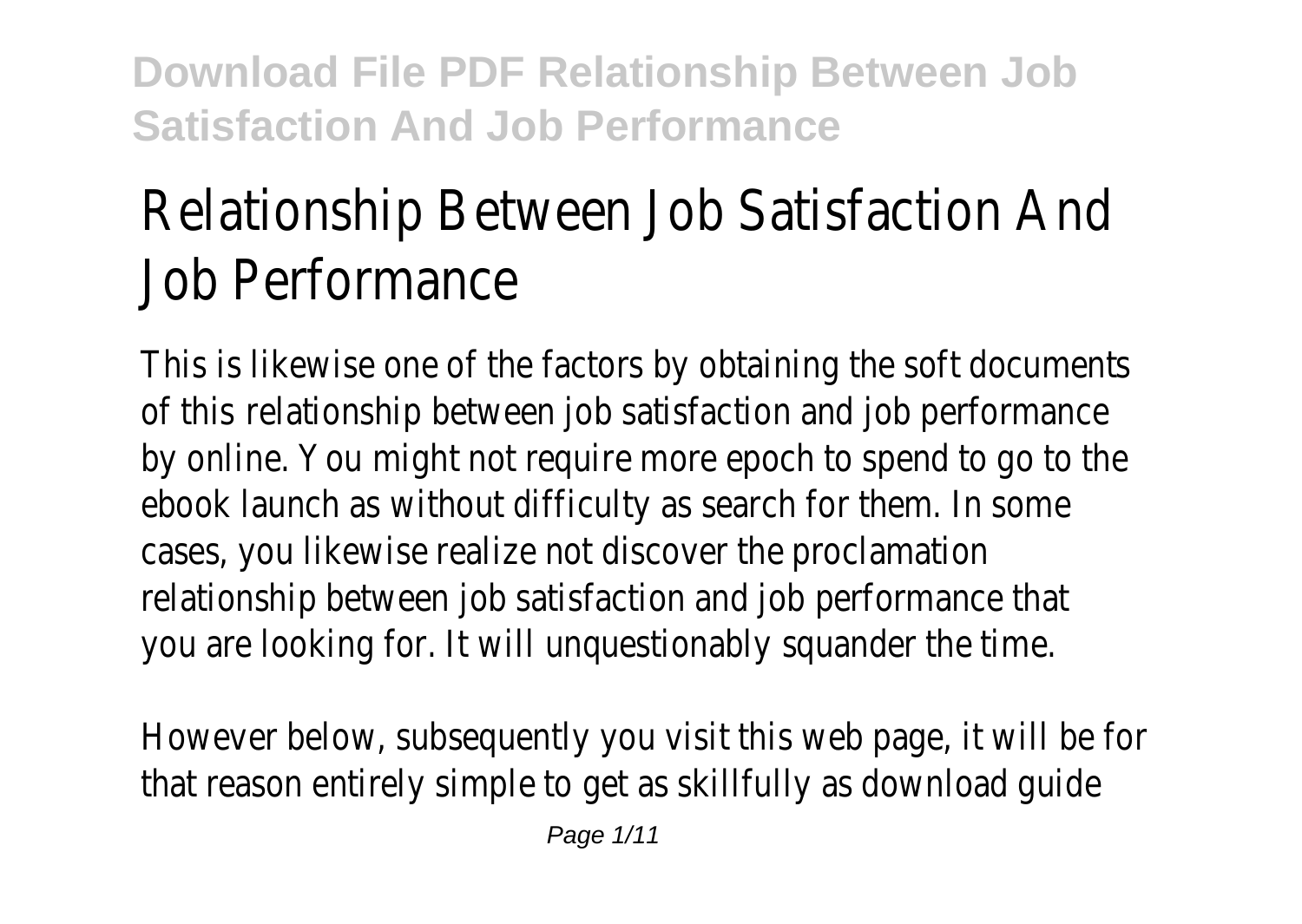relationship between job satisfaction and job performance

It will not consent many get older as we explain before. You can get it even if put-on something else at home and even in your workplace. fittingly easy! So, are you question? Just exercise iu what we present below as without difficulty as evaluation relationship between job satisfaction and job performance you like to read!

It's disappointing that there's no convenient menu that lets yo just browse freebies. Instead, you have to search for your preferred genre, plus the word 'free' (free science fiction, or free history, for example). It works well enough once you know about Page 2/11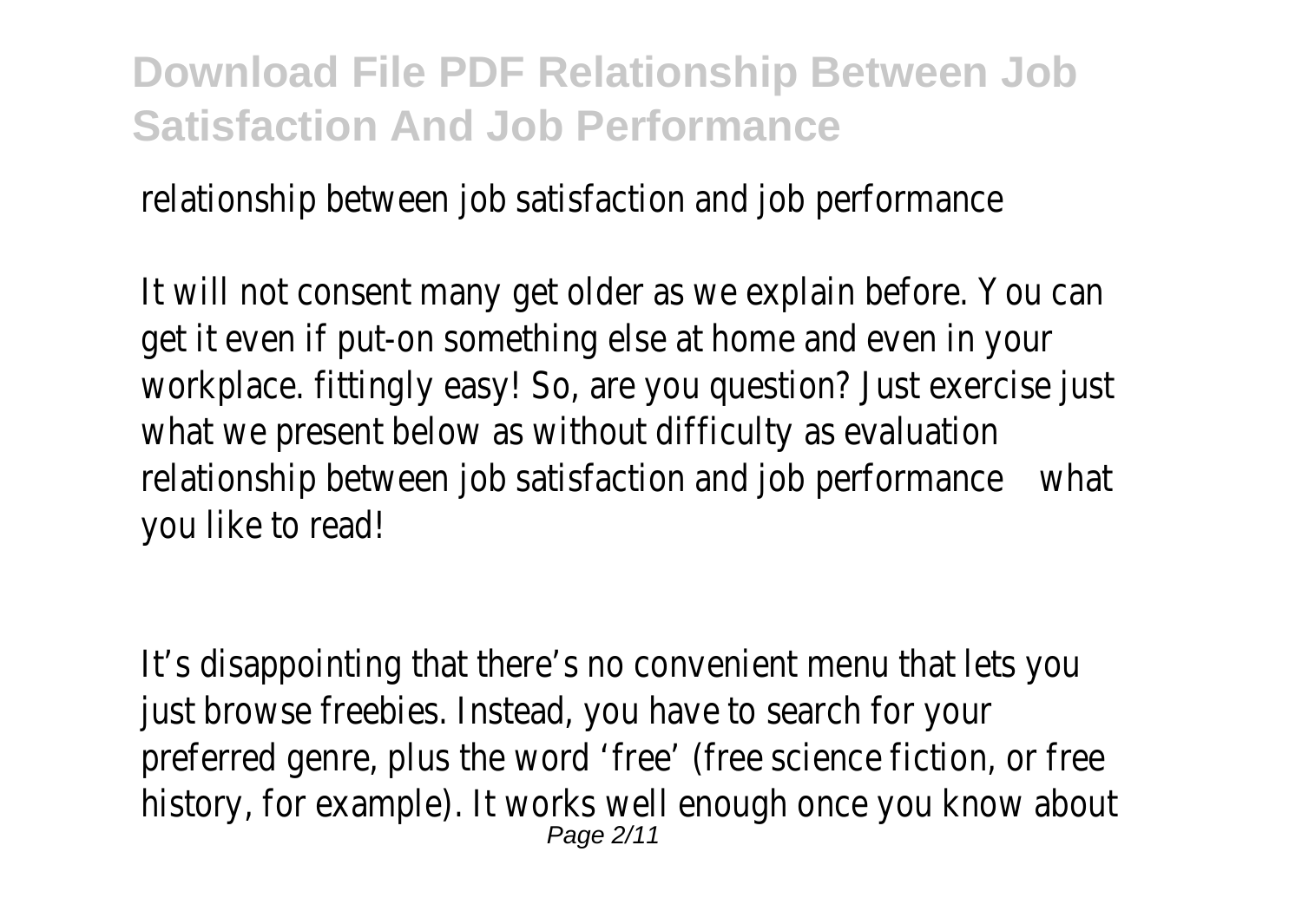it, but it's not immediately obvious.

The relationship between pay and job satisfaction: A meta ... Key difference between employee and job satisfaction: The happiness an individual increases from current job and its weather is called employee fulfillment. This term does not take into account the effort put in by the employee. The emotional commitment of an employee to the arrangement is mentioned job satisfaction.

Relationship Between Job Satisfaction and Productivity There is a consistent negative relationship between job satisfaction and the probability of resignation. This relationship Page 3/11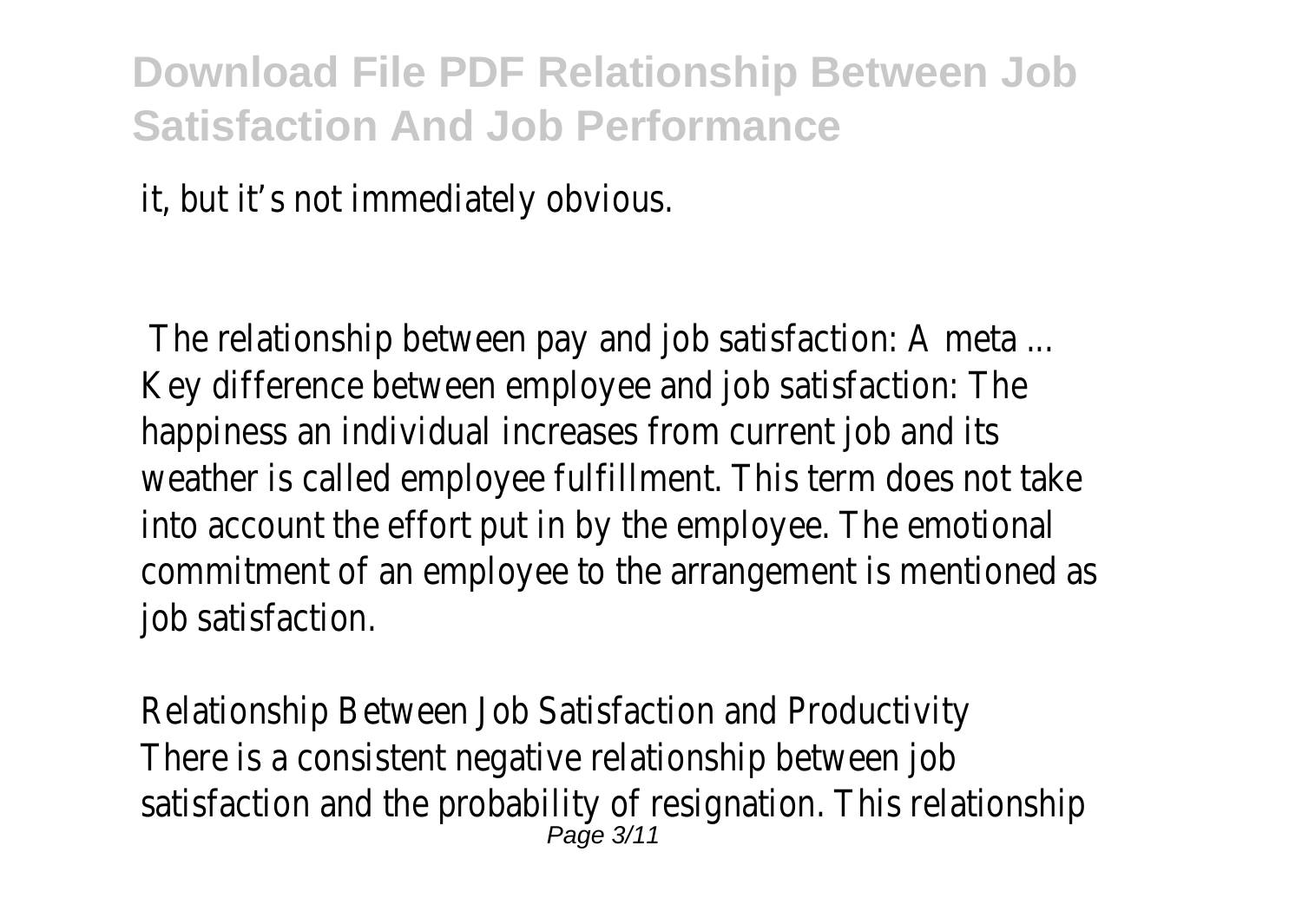appears when scores on job satisfaction are obtained from individuals and used to predict subsequent voluntary dropouts when mean scores on job satisfaction for organizational units correlated with turnover rates for these units.

#### m.timothy-judge.com

The current meta?analysis examined the relationship between i satisfaction and subjective well?being (SWB). Consistent with the spillover hypothesis, we found positive relationships between jo satisfaction and life satisfaction, happiness, positive affect, and the absence of negative affect.

Relationship Between Job Satisfaction And Page 4/11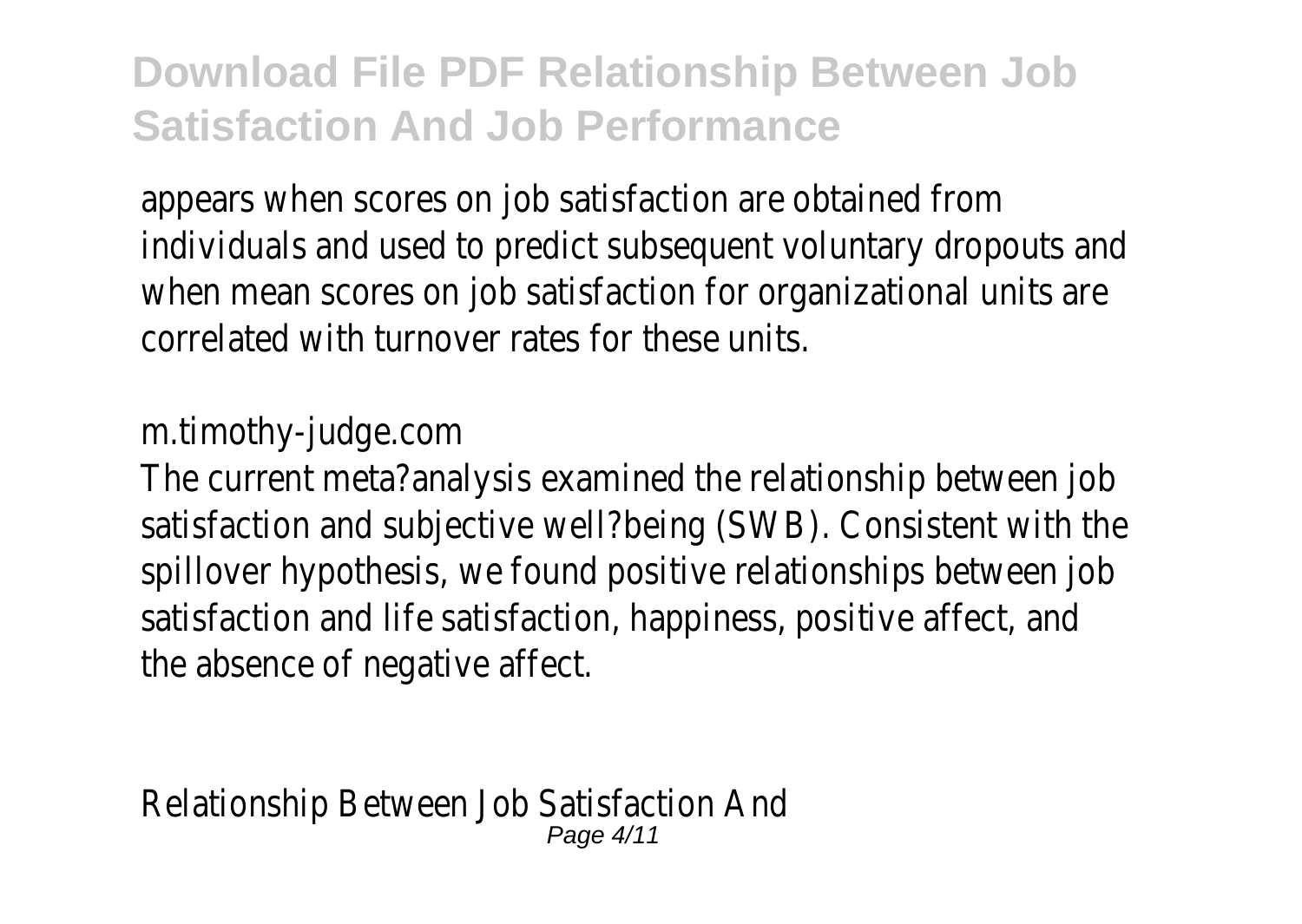Job satisfaction means different things to different people. Some are happy with the challenges or the opportunity to use their creative skills. Others like the environment or their relationship with colleagues.

(PDF) The relationship between employee satisfaction and ... Employee job satisfaction is correlated with received salaries, benefits, recognition, promotion, coworkers and management support, working conditions, type of work, job security, leaders style of managers, and demographic characteristics such as gender, marital status, educational level, age, work tenure, and number of children (5-8).

Relationship between motivation and job satisfaction Page 5/11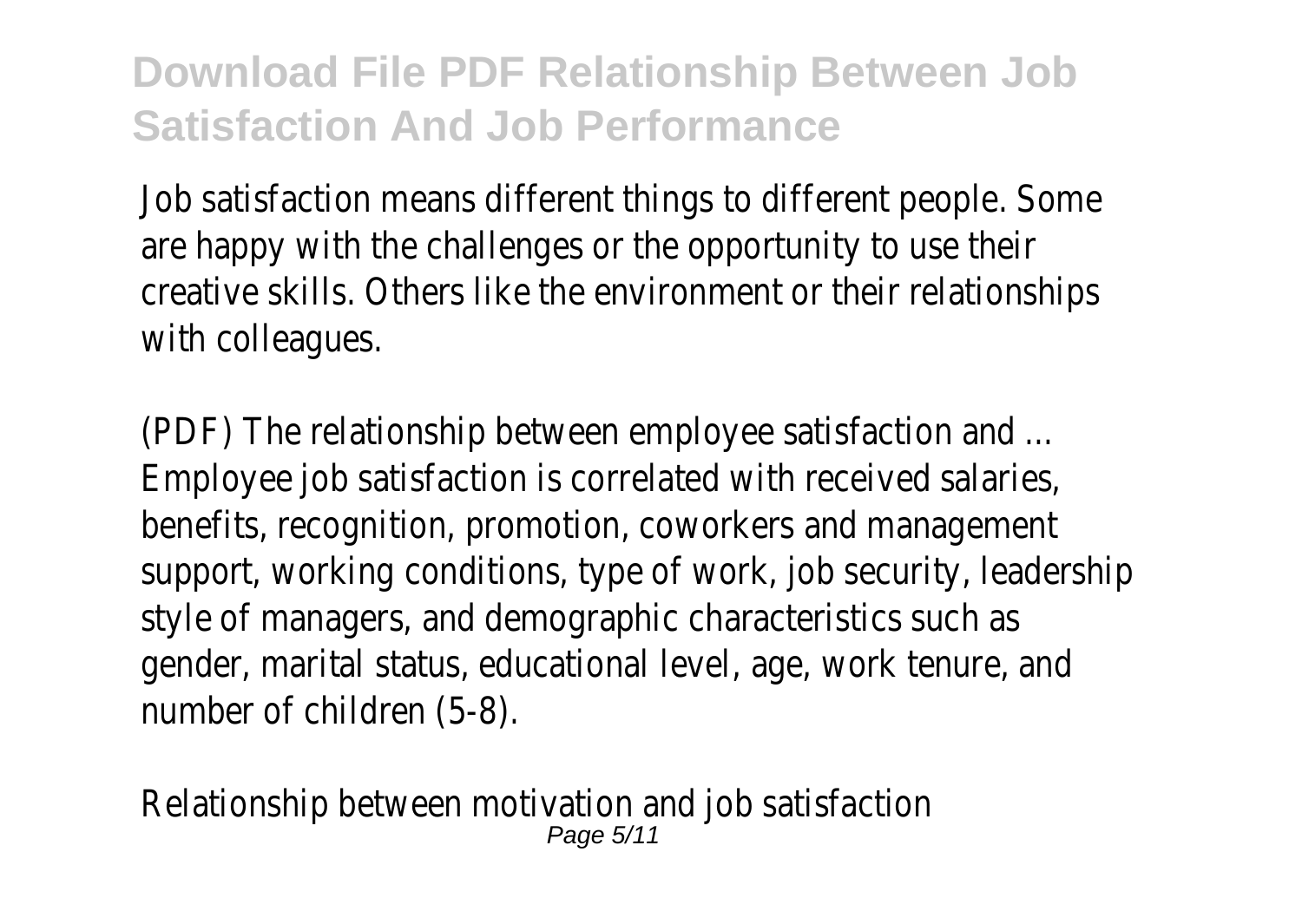Theoretically, there are reasons to expect a positive or a negative relationship between pay level and job satisfaction. Most mode of pay satisfaction stipulate a positive relationship between pay level and pay satisfaction, and pay satisfaction is one of the core components of overall job satisfaction (Smith, Kendall, & Hulin, 1969).

Relationship of organizational culture, teamwork and job ... m.timothy-judge.com

What Is the Difference Between Motivation & Job Satisfaction It is implied that motivation is a forward looking perception influenced by the relationship between performance and reward where as satisfaction refers to reward they have received based Page 6/11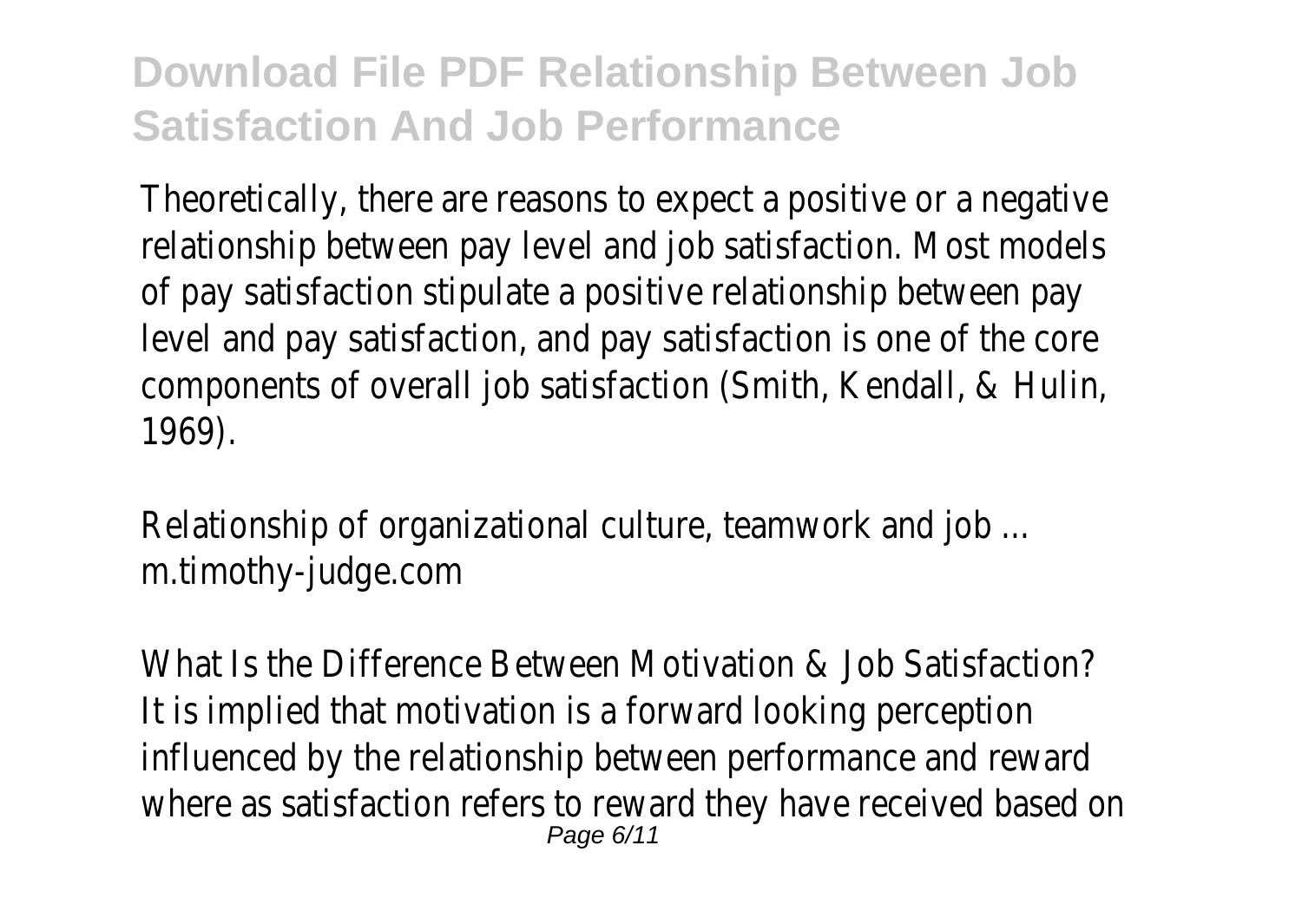employees feeling.

(PDF) The Relationship between Job Satisfaction and Job ... The current organizational development methodology attaches concept of employee engagement to job satisfaction; according Mark Gatenby, the difference between employee engagement and job satisfaction is that the first can highlight employee dedication whilst the second can highlight employee motivation.

Leadership, Job Satisfaction and Organizational Commitment ... This paper examines the relationship between employee engagement and job satisfaction. People spend most of their time at work, and their motivation is considered to be an important factor for job performance. Enthusiastic employees, who focus Page 7/11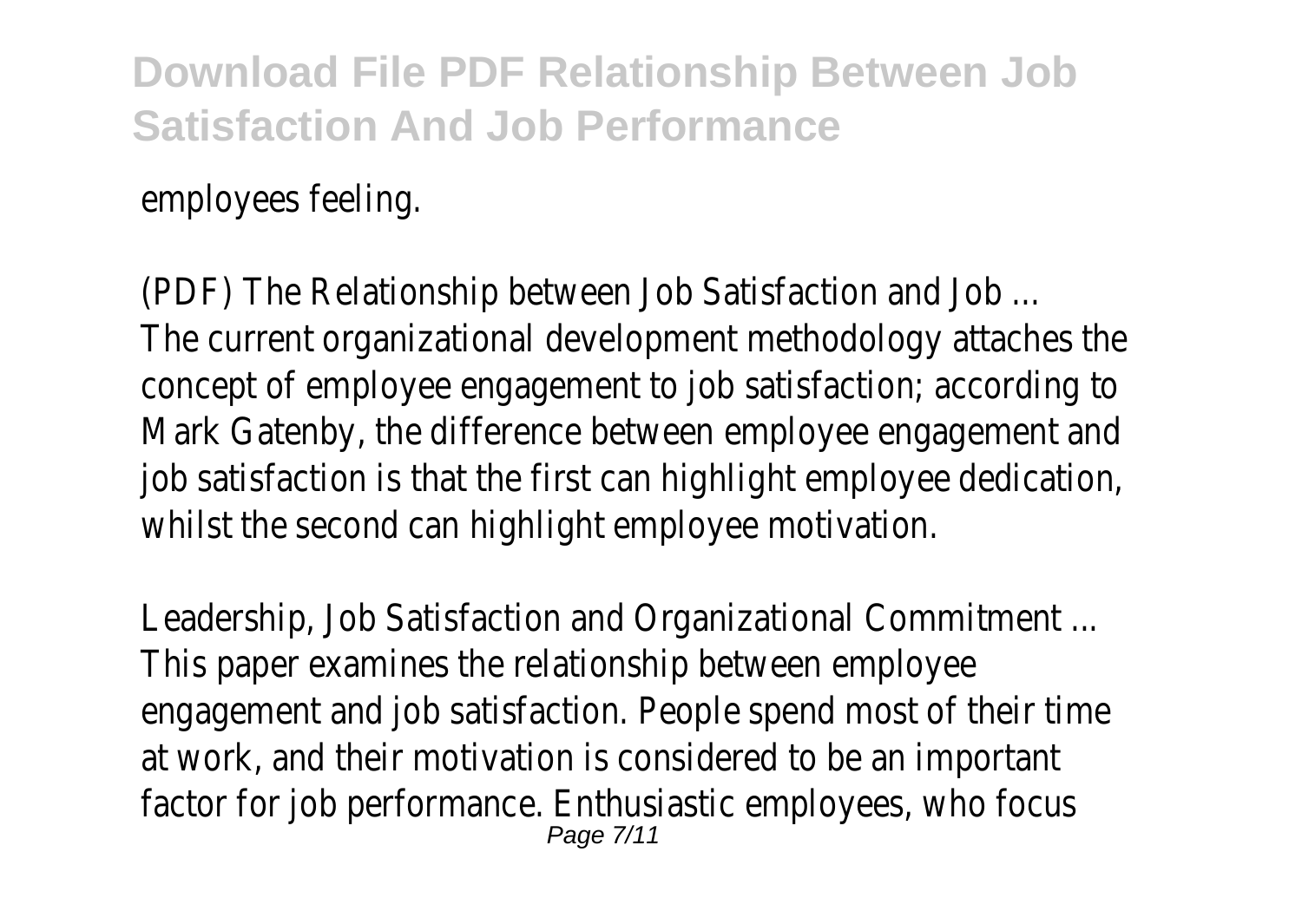their efforts on achieving their companies? goals are a key competitive advantage in the modern world.

Difference between Employee satisfaction and Job ... Findings suggest that there is significant relationship between employee satisfaction and customer satisfaction. Finally, custo satisfaction partially mediates the relationship between employee...

The relationship between employee engagement and job ... Relationship between Job Satisfaction and Productivity Probabl the most realistic approach to system concept is that both are correlated and influence each other. In this way, these two, ha the circular relationship.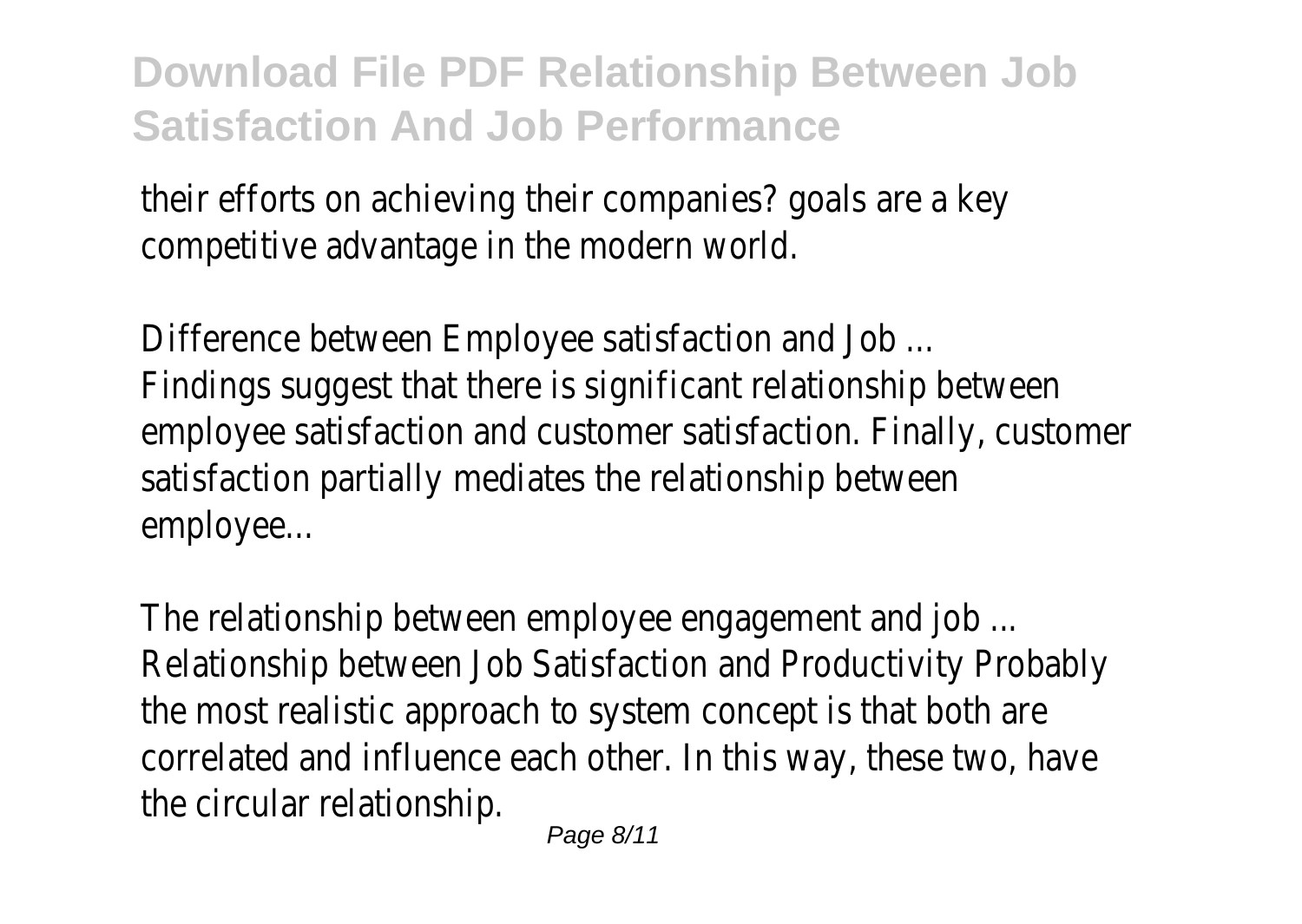Relationship Between Job Satisfaction & Salary | Career Trend The major determinants of job satisfaction are basically nine facets which are pay, promotion, supervision, fringe benefits, contingent rewards, operating procedures, co-workers, nature works

"Relationship between Job Satisfaction & Job Performance ... The relationship between job satisfaction and job performance has been studied extensively throughout the history of industrial/organizational psychology (Judge, Thoresen, Bono, & Patton, 2001). It has been referred to as the "Holy Grail" of industrial/organizational psychology (Landy, 1989). The connection between workplace Page 9/11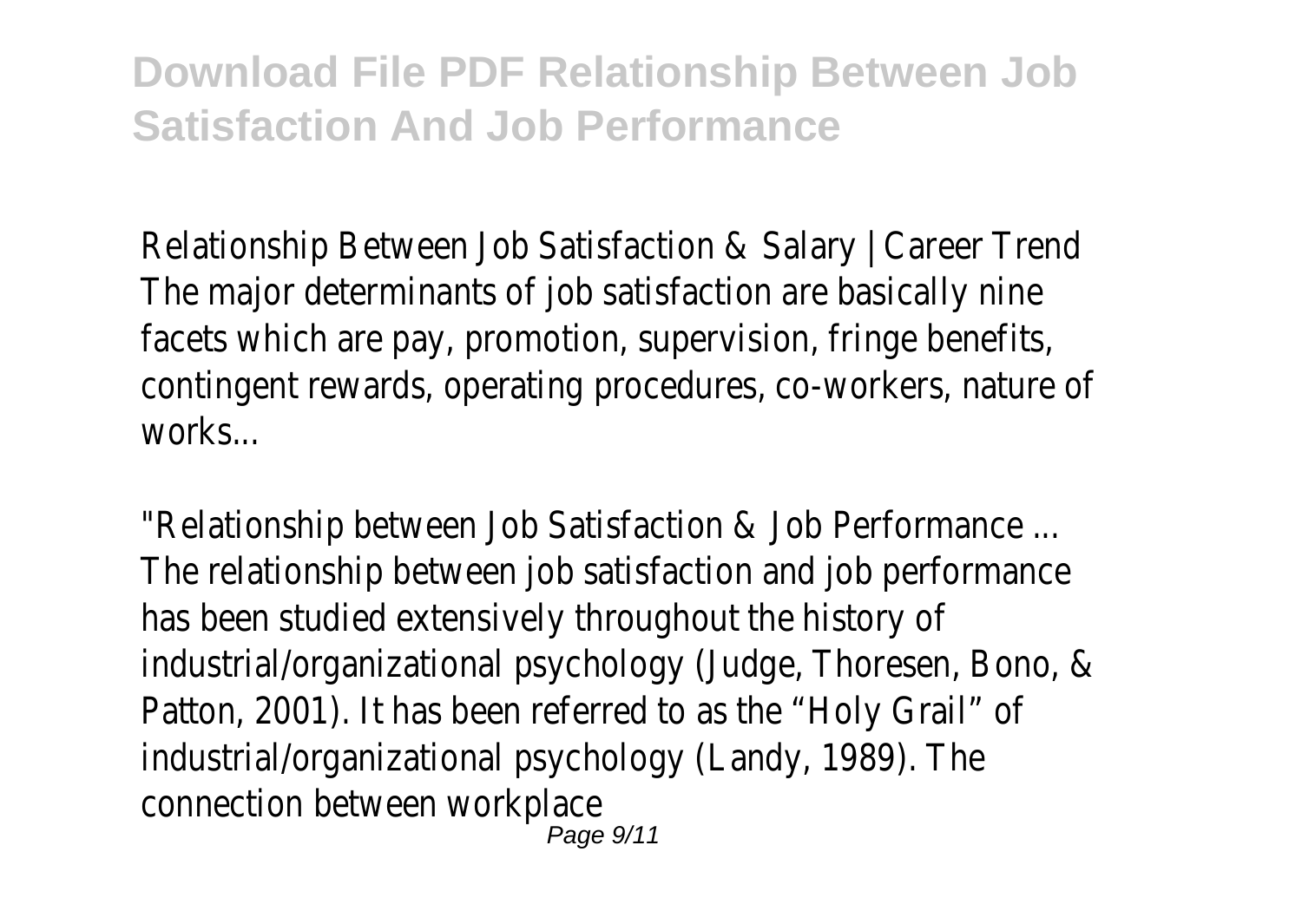Relationship between Job Satisfaction and Job Behaviour The relationship between job satisfaction and job performance has been described as the "Holy Grail" of industrial psychologistics (Landy, 1989). Many organizational theories are based on the notion that organizations that are able to make their employee happy will have more productive employees.

JOB SATISFACTION AND JOB PERFORMANCE: A Thesis by ALLISON ...

Job satisfaction refers to the pleasure or reassurance that a jo provides a person. A person who is satisfied with his job is said have high job satisfaction. By contrast, motivation refers only to the reasons a person performs a job, regardless of whether th<br> $_{Page 10/11}^{Page 10/11}$